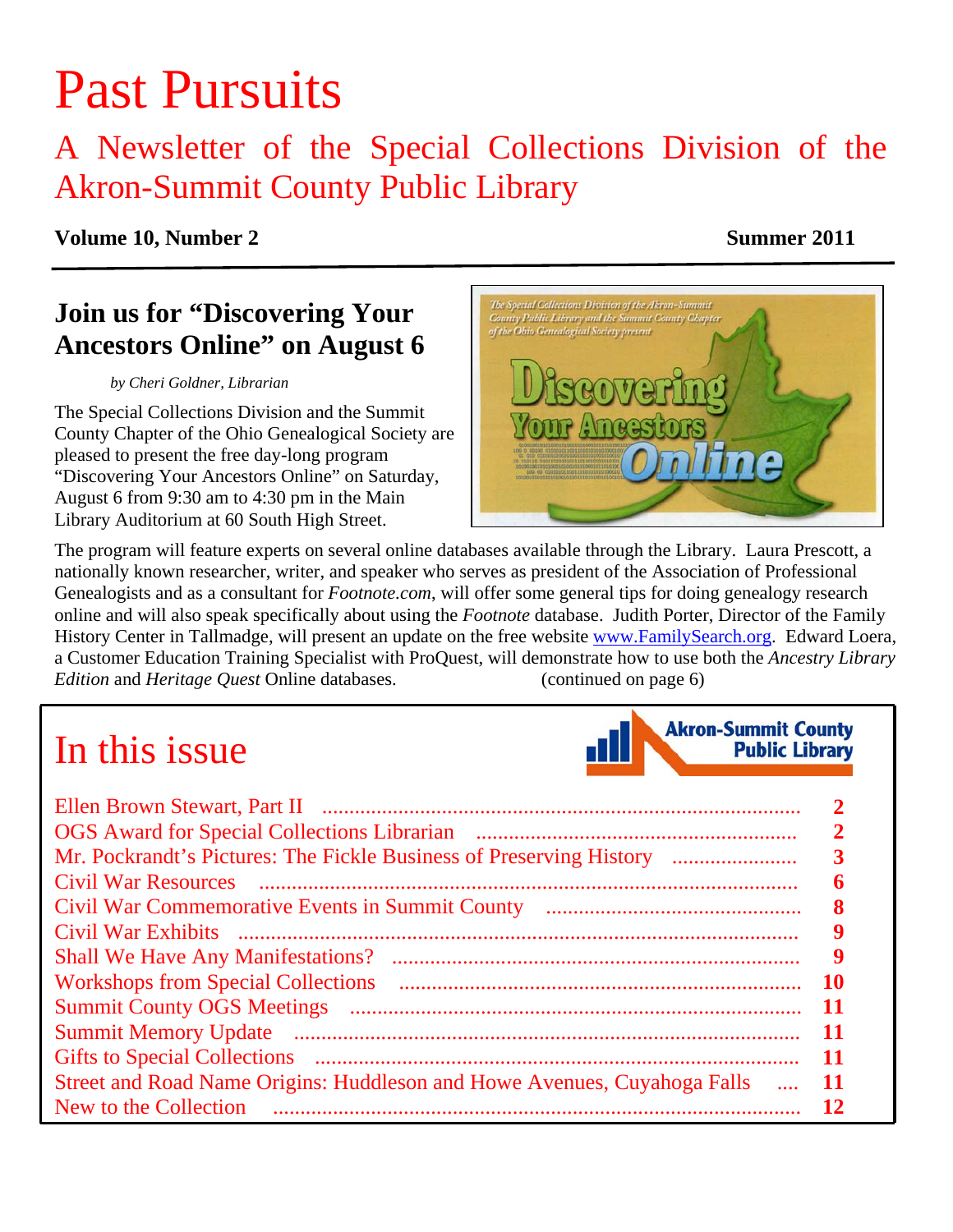# <span id="page-1-0"></span>**Ellen Brown Stewart, Part II**

#### *by Judy James, Division Manager*

The Spring 2011 issue of *Past Pursuits* included an article about Ellen Brown Hickox Stewart, a littleknown  $19<sup>th</sup>$  century woman who lived much of her life in Medina and Summit counties. A female preacher, she was an ardent supporter of women's rights and an outspoken opponent of slavery. Her memoir, *Life of Mrs. Ellen Stewart,* was published in Akron in 1858 by Beebe and Elkins.

Shortly after publication of our newsletter, Special Collections was contacted by Claudia Underhill of Washington state, a descendent of Ellen. She graciously provided additional information about Ellen and what became of her after she moved to Kansas with her daughter and son-in-law. Although elderly at the time, Ellen continued to be involved in the women's rights movement, corresponding with Elizabeth Cady Stanton, even receiving a signed copy of the first volume of *History of Woman Suffrage*, published in 1881 and edited by Ms. Stanton and Susan B. Anthony. Among several items shared by Ms. Underhill is a transcription of a letter to Ellen from Ms. Anthony regarding her gift of this book, informing her that she (Ellen) would be cited in a future volume that included Kansas. Also included is an obituary and eulogy given by spiritualist L.A. Perry at the time of Ellen's death in 1882. According to Perry, Ellen became interested in the "cause and phenomenon of spirit return" during her later years.

Perhaps the most valuable of items Ms. Underhill provided, however, is a digital version of Ellen's book from another descendent, Michael Groshong, who scanned his copy of Ellen's book, a gift from his grandmother's aunt, a Hickox descendent. According to Michael, Ellen was a favorite of his family and her book was faithfully passed down through the generations. Thanks to his generosity, Ellen's book is now available in its entirety from our [Online Books](http://sc.akronlibrary.org/local-history/online-books/) page.

Again, we would like to thank Ellen's descendents, Deborah Vaughn, Clara Harsh, Claudia Underhill,

and Michael Groshong for sharing their research and materials about Ellen with the Akron-Summit County Public Library. And, of course, we thank Ellen for her life, her works, and her remarkable book.

# **OGS Award for Special Collections Librarian**

 *by Judy James, Division Manager* 



At the annual conference of the Ohio Genealogical Society (OGS) in April, it was announced that Special Collections librarian Jane Gramlich was awarded first place in the fourth annual writing contest. Jane's article, *Out of the Unity of Friends: the Remarkable Legacy of Abner and Mercy Heston,*  which represents many hours

*Jane Gramlich, Librarian*

of diligent research about her Quaker ancestors, the Hestons appears in the Spring 2011 issue of *Ohio Genealogical Society Quarterly*. Jane's fascinating and well-written article documents not only the history of this Ohio family, but also the resources she consulted and the many puzzle pieces she put into place in order to construct their history.

Along the way, Jane discovered an important and nationally significant connection to Summit County. Although the Heston family mostly settled in Cuyahoga County, William Heston moved to Akron around 1873 to work for Akron's Ferdinand Schumacher, owner of Schumacher's German Mills. An inventor, William filed a number of patents, including "Improvement in Oatmeal-Machines." In 1877, William, along with three other men, founded the Quaker Mill Company in Ravenna, Ohio. The company chose the image of a Quaker man for its logo. The origin of this trademark idea has been debated, but some accounts credit William, whose ancestors were Quakers.

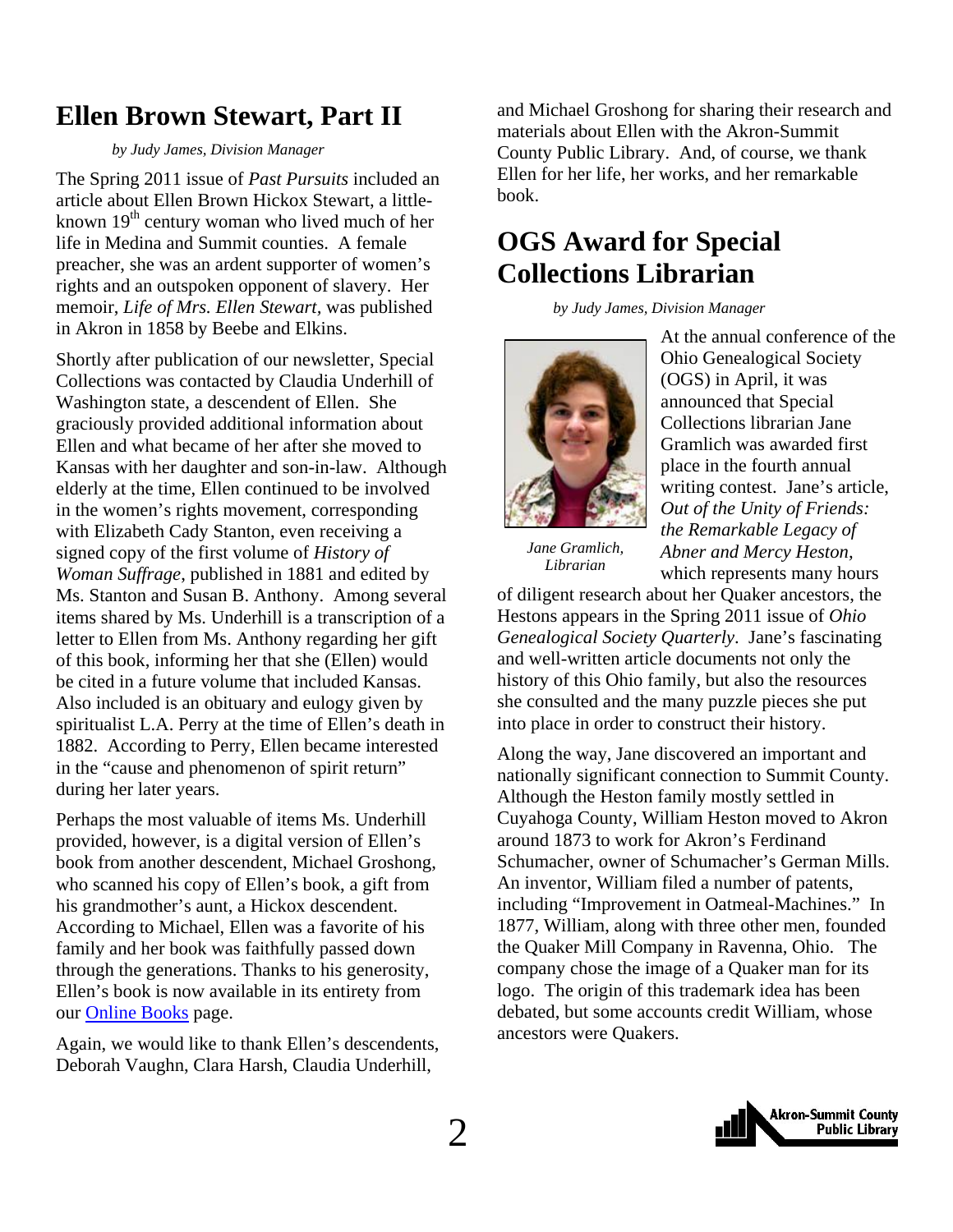# <span id="page-2-0"></span>**Mr. Pockrandt's Pictures: The Fickle Business of Preserving History**

#### *by Jane Gramlich, Librarian*

Carl Pockrandt (1884 – 1980) was the president of the Summit County Historical Society [SCHS] for twenty years. He owned several retail and manufacturing businesses, including paint and wallpaper. The biographical volume of *Akron and Summit County, Ohio, 1825 – 1928* calls him "a real wide-awake progressive business[man]." He was known as "Mr. Akron" because of his interest in the preservation of the city's history. He carefully assembled the visual records of all the local history that was important to him, and after his death, his photograph and postcard collection was donated to the Historical Society. As part of our agreement with them to store and process their collections, Mr. Pockrandt's pictures have found their way to us. They include wonderful images of a variety of subjects: civic buildings, schools, churches, businesses, city streets, country scenes, residences, notable people, events, landscapes and landmarks.

Without his foresight and determination, and that of SCHS, this treasure trove wouldn't exist. I've spent some time with these photos, and through them I feel I've gotten to know him and understand his purpose. This collection is fantastic, yet like all archival collections, it has its limitations. It's those limitations that make it a great illustration of the difficulty of preserving history. Why do we have some things and not others? What does it take to make them accessible and comprehensible? Why are these collections so important?

With limited budget and personnel, SCHS kept Pockrandt's photo collection preserved and mostly organized. But some improvement was needed. Lack of time led to large groups of photos being put together under one subject heading, missing the details. We're trying to remedy that while keeping the original system intact. Every photo or small group of photos gets a description, a list of subject headings, and a specific location recorded in our [Local History Database.](http://www.akronlibrary.org/DBS/SpecColldbO/Default.aspx) The best part is that our

database has the capability to sort out these photos by separate subject headings. Say you're looking for an early photo of St. Vincent's Church on West Market Street. The photo that might work best for you primarily depicts the streetscape, so it's hidden away in a folder labeled "Streets and Roads." We'd be hard pressed to find it. But if we process the photo in an electronic database and include "St. Vincent's Church" among that photo's subjects, we can hone right in on it. That's the beauty of crossreferencing. It's all in those elusive details.

When we get questions about local history, we use our collections as our knowledge base. While we have a great deal, we don't have everything by far. The Library's mission of preserving local history to the extent we are doing now is a fairly recent development; our division is just ten years old. Some of what we have has been part of the Library's holdings for a long time. The rest of our collections are largely donated. It's a very specific process, but the subject matter can be fairly random. Donated collections are selective by nature. People attach importance to certain things, keep those, and discard the rest. So when we receive these collections, we're receiving what they thought was important to save, and that means there are things missing.

That raises the questions: Who records which aspects of history, and which documents are preserved? Why? And who ends up with them? It's a mind-boggling prospect. For the events of history to endure, three things must happen. Information must be deliberately recorded; second, it must be saved. Then, for people to know about it, it must be published, distributed, or made accessible some other way. For as much as we have, there's also a great deal that's either lost, or so hard to find it may as well be lost.

There's also a certain amount of history we carry around with us, our own memories of "how things were back then," that never get recorded, much less made accessible to the world. Unfortunately, the things that people living now are likely to remember are precisely where our photo collections are a bit lacking. They are heavily concentrated on images dating from the late  $19<sup>th</sup>$  to early  $20<sup>th</sup>$  centuries.

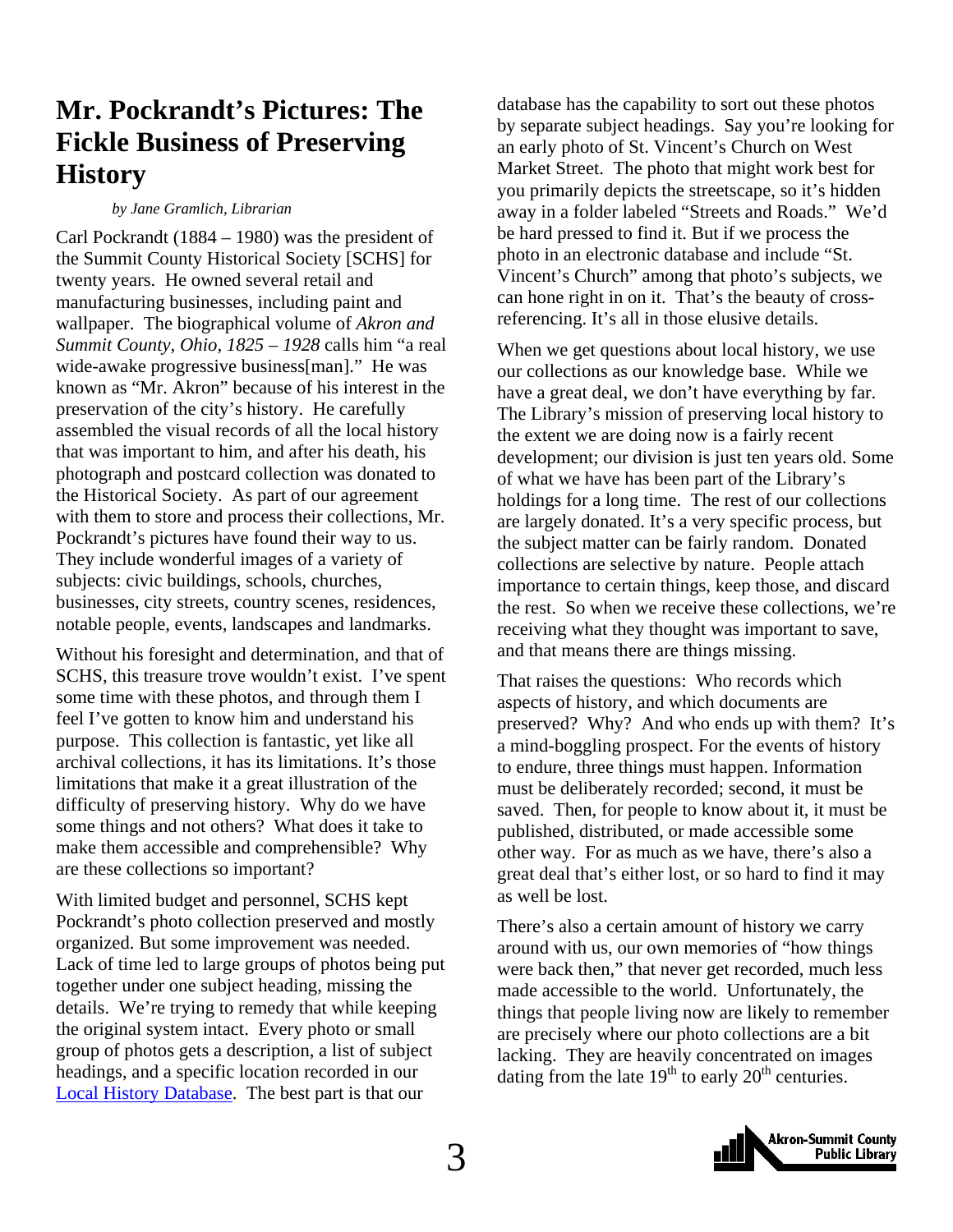They're also focused on the well-known parts of our area. My theory is that when photography was still fairly uncommon, some people understood its importance and made a point of making images publicly available by donating them to museums and historical societies. As photography became more popular and personal, there was less of a push for preservation. Now, we've come full circle but in a very different way; photos proliferate all over Web sites and social networking pages. In between, there's a lot missing. If you want a photo of the old Flatiron Building, take your pick. We have about three dozen of them. But if you're looking for a photo of the little shop down the street from you that closed thirty years ago, it's not as likely we'll have it.

The upshot is that we do our best to answer local history questions with a reasonable search of our collections. But finding the answer may take an exhaustive search we can't take the time to do; we can only point you to possible sources. Or the answer might not be within our walls. Maybe it's at another repository. It could be in a file of old records in someone's basement. It might be in the mind of an unknown elderly person who's one of the last to remember. Quite possibly, it's just gone. This is why a collection like Pockrandt's is so important. It contains only specific nuggets of history, but they're not gone. At least we have them.

Part of our challenge in processing archival collections is how best to describe them so researchers can decide whether they're worth looking at. We try to describe photos a little more completely because of their nature as visual rather than written documents. Even with a good working knowledge of the history of our area, these photos can be a conundrum. Sometimes we need to do research to identify them correctly, but we cannot spend too much time on this. Our job is primarily to describe, organize, and preserve the images so others can access them and make their own conclusions. The old saying that a picture is worth a thousand words may be true, but we can't use a thousand words to describe every photo we have. So a phrase like "looking east on Market Street

from Main Street," and a good list of descriptive subject headings for the buildings, will have to do. Digitization doesn't eliminate the need for description; it is just as necessary to describe the subject and the origin of a digitized image as one in print.

It's great when donors describe their own collections, but they could also be wrong, or so vague it's meaningless. Or you might not be able to read their writing. Carl Pockrandt didn't have the best penmanship, and deciphering some of his notes is nearly impossible. Despite his interest in history, he was also surprisingly way off on some of the dates. He'd write "about 1910" when the style of clothing and automobiles clearly puts it closer to the 1930s. We try to point out errors, but sometimes, we can't tell. What he wrote might be right or wrong, but we have no easy way of knowing. Then there's the problem of photos that include people. Many are unidentified, and there's not much we can do to identify them. Of those that are identified, misspelled and variant names present another Pandora's Box. Is William Thompson the same person as W. Thompson, W. J. Thompson, or Bill Thomson? Unless we're sure, for now the photos will have to be indexed under the spellings that are given.



*This aerial photo of the High Level Bridge shows the street layout before the new bridge was built. It is from the Summit County Historical Society's Pockrandt Photograph Collection.* 

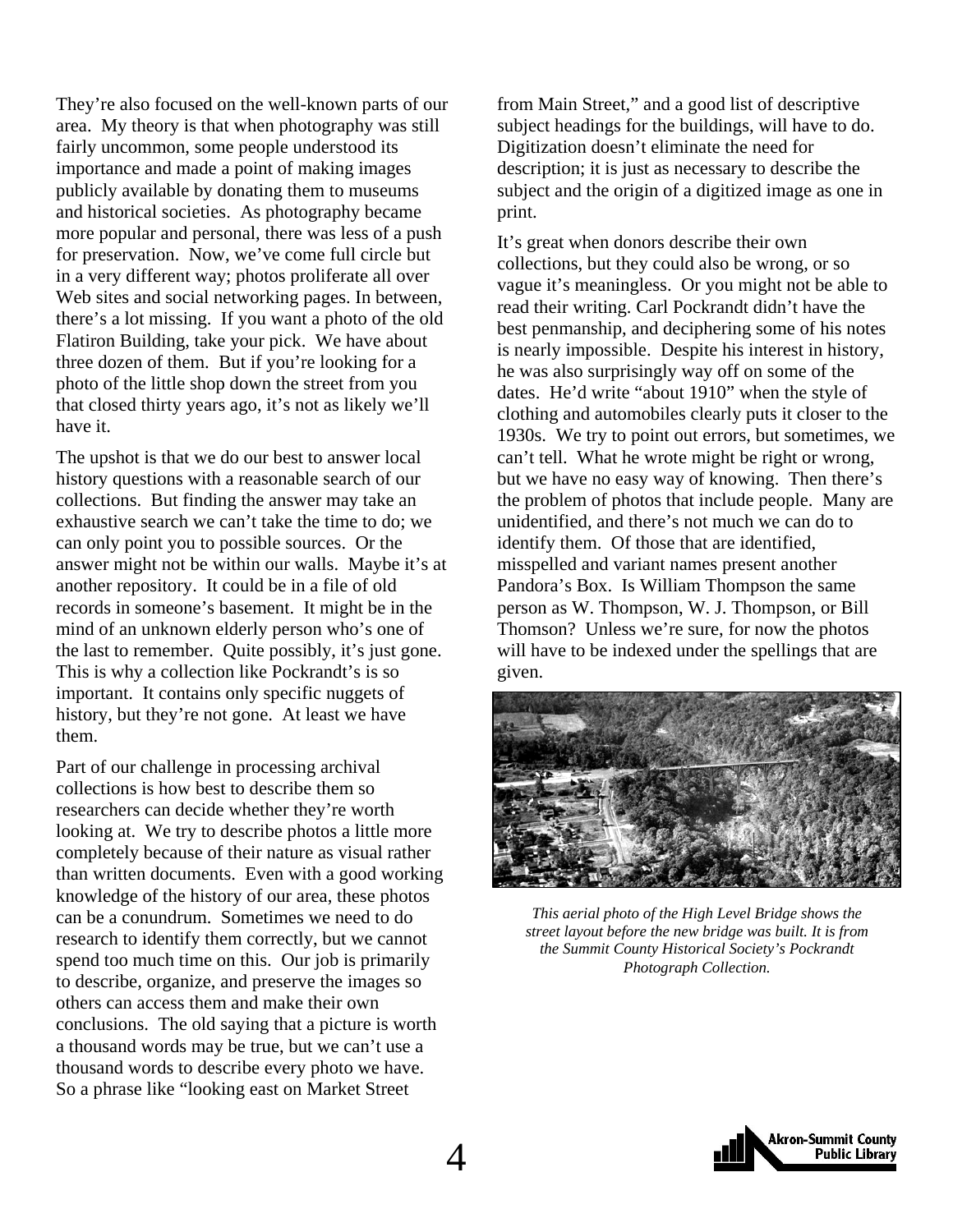It's amazing to see past landscapes in these photos and compare them to how things look today. Much of the time, we can learn a great deal. Take a look at the aerial photo of the old High Level Bridge [p.4], showing a small piece of North Hill on the left and Cuyahoga Falls on the right. I can positively identify the location; many residents of this area probably could. Pockrandt wrote "Oct. 1945" on the back, and it's easily verified that it was taken before the old bridge was demolished. This is a great view of the street and bridge layout with North Howard Street and what's now North Main Street and Riverside Drive all intersecting. It has been completely altered, but we have a wonderful visual record of how it looked then.

With other images, especially rural landscapes, it's hard to make that comparison. Here's another photo of a bridge [right], surrounded by trees and fairly nondescript. This one's much different. Its perspective, its description, published information, and the effects of time all collide and result in muddled history. "The Cuyahoga River Bridge at the Gorge, 1890," Pockrandt wrote on the back, maybe years later when his memory might not have been so good. It's probably not that early. He tended to write "1890" on a lot of photos. I know that the Gorge bridges on Front Street just off Cuyahoga Falls Avenue once linked streetcar lines from Akron to Cuyahoga Falls. There's only one bridge there now, but there were two bridges at one time. According to James M. Blower's books *The N. O. T. & L. Story* and *Northern Ohio Traction Revisited*, the low bridge was built about 1895 and the high bridge about 1903.

Since we're not sure about the date, how can we tell which bridge it is? It's not immediately apparent, and it would take some research to figure it out, if it can be figured out at all. It might take poring through atlases, newspapers, books, and other photographs. If the photo was taken in the late 1890s, this bridge could be the low bridge, about where the current bridge is today. But if it was taken after 1903, it could be the high bridge. Or is it some other bridge? The streetcar lines are hard to see, and the Gorge is a big place. I really can't be sure. All I have to go by is what Carl Pockrandt

tells me. So that's the way I'll describe it and leave it to you, the researcher, to figure it out. Though I know the history and the area, I can't reconcile this photo to what I see now. It has changed that much.



*One of the Gorge Bridges in 1890…or maybe not. This image is from the Summit County Historical Society's Pockrandt Photograph Collection.* 

These are just two photos of thousands in our collections that capture our home landscapes and cityscapes at a fraction of a sliver of time. How do we describe them? They're almost beyond description. Yet, if these photos didn't exist, we wouldn't know what these places looked like at all. Our mission is to help keep those captured images intact and accessible. That mission is filled with questions and challenges.

Did Carl Pockrandt think of any of this? I wonder. Could he have imagined I'd be sitting at my desk,

puzzling over his treasured collection? No matter, at least he took the trouble to create it, care for it, and pass it on. Despite all its problems and pitfalls, it's better than nothing. Thank you, Mr. Pockrandt. We owe you, and anyone who

takes the time to collect and protect our wonderful local history, a large debt of



*Carl Pockrandt c. 1950*

gratitude. He knew it was worth it, and I know it's worth it. I hope our successors and our community will think so too.

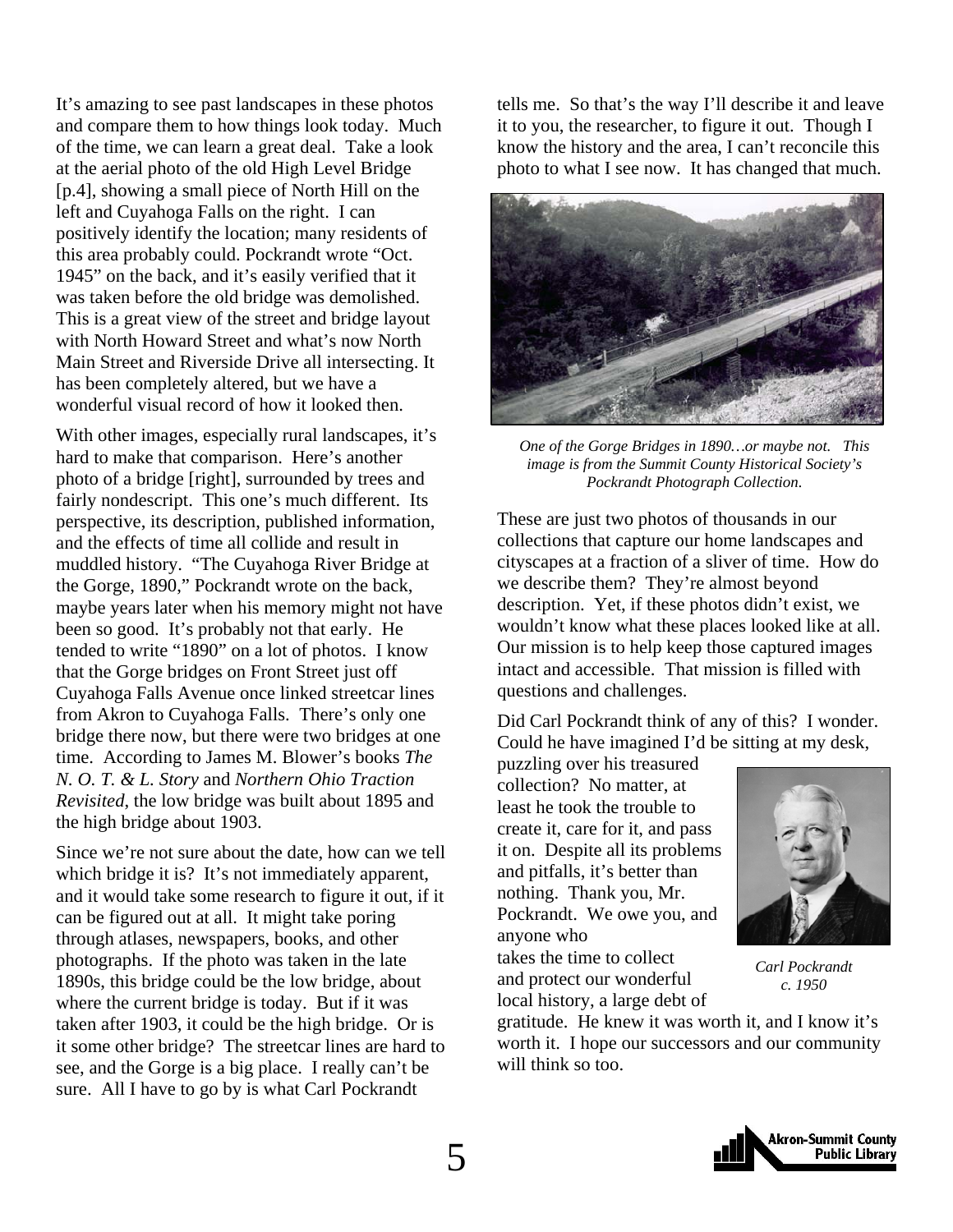# <span id="page-5-0"></span>**"Discovering Your Ancestors Online" (continued)**

The program schedule will be as follows:

- $9:30 9:45$  Introductions
- 9:45 10:45 Genealogy Research Online: Sites and Strategies That May Surprise You (Laura Prescott)
- 10:45 11:00 Break
- 11:00 12:00 Find Your Family on Footnote.com (Laura Prescott)
- 12:00-1:15 Lunch on your own
- 1:15 2:15 Ancestry Library Edition (Edward Loera)
- $2:15 2:30$  Break
- 2:30 3:30 Heritage Quest Online (Edward Loera)
- 3:30 4:30 Family Search The Largest Source of Free Genealogy (Judith Porter)

The program is free and open to the public. To sign-up, contact the Special Collections at 330-643- 9030 or speccollections@akronlibrary.org.

Parking is free in the High-Market Parking Deck.

Hattie's Café on the first floor of the Library will have a coffee and muffin cart outside the auditorium and will take preorders for boxed lunches in the morning. We *highly recommend* that you either preorder a boxed lunch from Hattie's or pack your own lunch, as the café gets very busy during library events, and there aren't many downtown restaurants open on Saturday afternoons. Keep in mind that there is also a Hattie's in the Akron Art Museum, and there are fast food restaurants on East Market St. within a short driving distance from Main Library.

Published by the Special Collections Division and are available on *Footnote*. of the Akron-Summit County Public Library, Akron, Ohio.

# **Civil War Resources**

#### *by Iris Bolar, Librarian*

The  $150<sup>th</sup>$  anniversary of the start of the American Civil War is being remembered throughout the United States this year. With this resurgence of interest in the war, a review of Civil War resources for family history research is timely. This article will look at Websites, databases, and print titles available for genealogists in Special Collections.

### **Guides**

#### *National Archives and Records Administration (NARA)*

#### www.archives.gov/research/military/civil-war/.

Start your search by learning about the types of Civil War records that are available. Articles provide background on military records and information for locating them. A search of NARA's Archival Research Catalog (ARC) provides descriptions of holdings at the archives. Digital copies of selected items on ARC can be viewed online.

#### *Online Civil War Indexes, Records & Rosters*  www.militaryindexes.com/civilwar/

This is a good place to look for Websites by state. Although some links lead to services requiring payment, there are links to many free online projects developed by state archives and historical societies.

#### *Cyndi's List – US Civil War*  www.cyndislist.com/cw.htm

This page on *Cyndi's List* provides links to a host of categories of Websites about the Civil War.

### **Rosters**

The multivolume sets *The Roster of Union Soldiers, 1861-1865* and *The Roster of Confederate Soldiers, 1861-1865* can be found in the military section of Special Collections. States, regiments, companies and ranks are listed with the names. Information from the rosters is needed to get a soldier's Compiled Military Service Record from the National Archives. Some of these records have been digitized

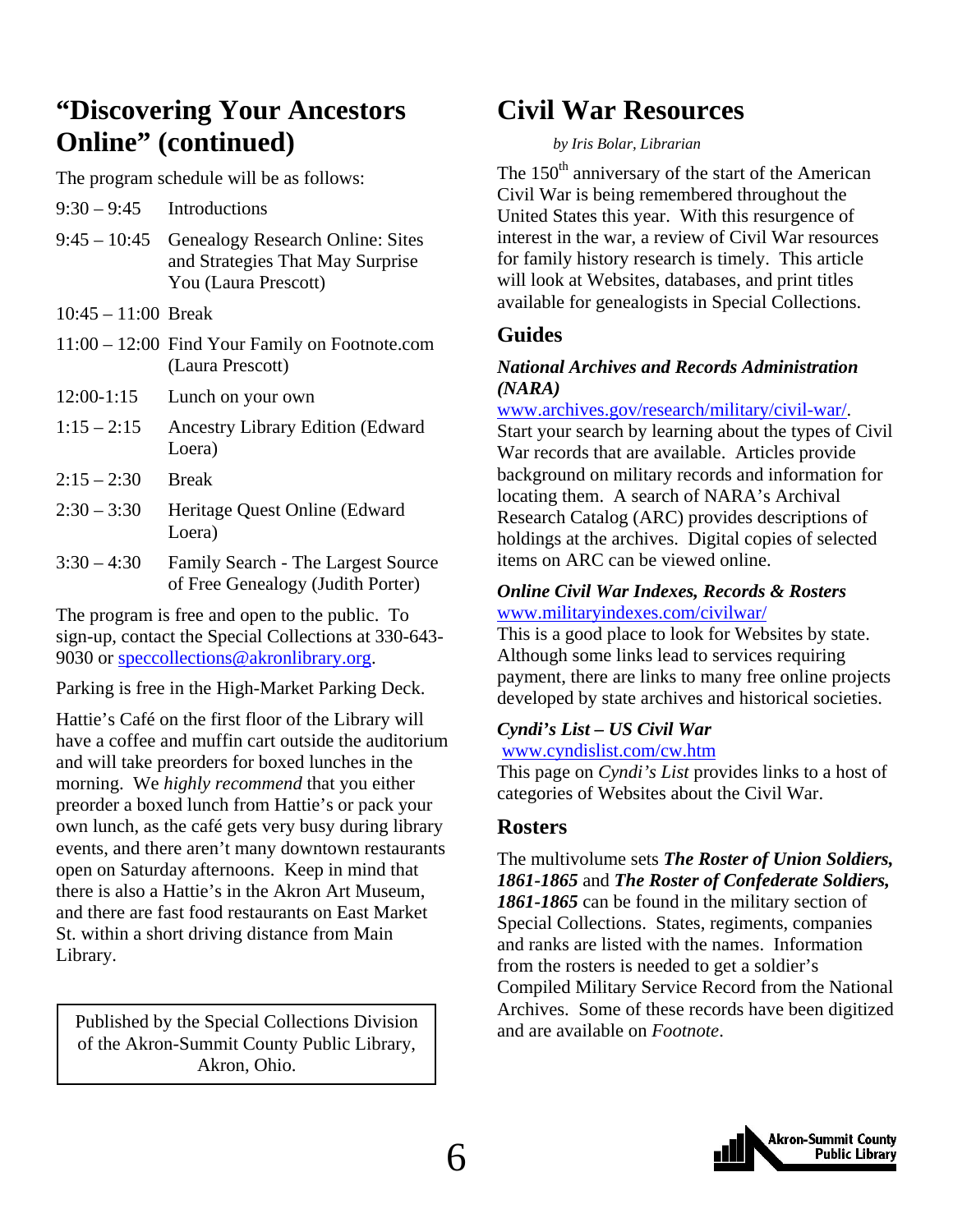#### *Civil War Soldiers and Sailors System*  www.itd.nps.gov/cwss/

The National Park Service maintains this site, which includes an index to Compiled Military Service Records, regimental histories and rosters, prisoner registers, and other databases that are works in progress. The basic information of over 6 million Union and Confederate servicemen was taken from General Index Cards of the Compiled Military Service Records held at the National Archives. The index shows on which side a serviceman fought, regiment, company, rank (incoming and outgoing), and the microfilm number for the record.

### **Grave Registers**

#### *Roll of Honor: Names of Soldiers Who Died in Defense of the American Union, Interred in the*

*National Cemeteries* is a compilation of registers of the burial and, in some cases, reburial of Union soldiers who died during the war and who are buried in National Cemeteries. A name index leads to the appropriate Roll of Honor number or "volume" (a guide in the first book has to be used for the first 13 Rolls of Honor since they were not actually numbered as volumes). Each book in the set contains several "volumes" of burial listings. Page numbering restarts with each Roll of Honor. Burial omissions are noted in the foreword to the index. Some volumes can also be accessed online from home for free in the text collection at *Internet Archive* (www.internetarchive.org).

#### *Nationwide Gravesite Locator* **(United States Department of Veterans Affairs)**

#### http://gravelocator.cem.va.gov/j2ee/servlet/NGL\_v1

This database includes veterans of various wars (and family members) who are buried in V.A. National Cemeteries, state veterans cemeteries, and other military and Department of Interior cemeteries, or veterans who are buried in private cemeteries when graves are marked with government markers.

#### *Sons of Union Veterans of the Civil War – National Graves Registration Database*  www.suvcwdb.org/home/

This grave locator database continues to grow with submissions of soldier burial information. Despite

the name, this database also includes Confederate burials that have been submitted.

### **Library Databases**

ASCPL subscribes to several databases for genealogical research. *Ancestry Library Edition*, *Footnote* and *Heritage Quest* have collections regarding the Civil War. In *Ancestr***y**, move the mouse onto the "search" button at the top of the page then click on "card catalog." In the title box, enter "civil war" for a list of databases with those words in the title. In *Footnote*, click on the "browse" button near the search box and then select "Civil War: 1860-1880" to see a listing of all titles included from that period. For books about the Civil War, you can search *Heritage Quest* for digitized books. Select "search books" and then select "publications." Use the advanced publications search to enter keywords, "civil war" or whatever you choose, to identify books with those words in the title or subject fields. *Ancestry Library Edition* is only available in ASCPL agencies whereas *Footnote* and *Heritage Quest* can be accessed through the ASCPL Web site with a library card.

### **Other Resources**

### *FamilySearch*

#### www.familysearch.org/

*FamilySearch* provides access to free databases which include some Civil War records. Select "USA, Canada, and Mexico" on the main page. In the search box, use keywords such as "civil war," "union," "confederate," or "soldiers" to identify databases with Civil War-related records. The accessibility of any digitized images varies; you may only need to complete the free registration to view images, or you may be referred to a service like *Footnote* (be sure to access *Footnote* through the library's database subscription list to avoid charges). In addition to database records, the site has a link to the catalog of the Family History Library (FHL) in Utah. Titles that have a "film notes" section in the catalog record may be borrowed from FHL for a small fee through the Special Collections Division.

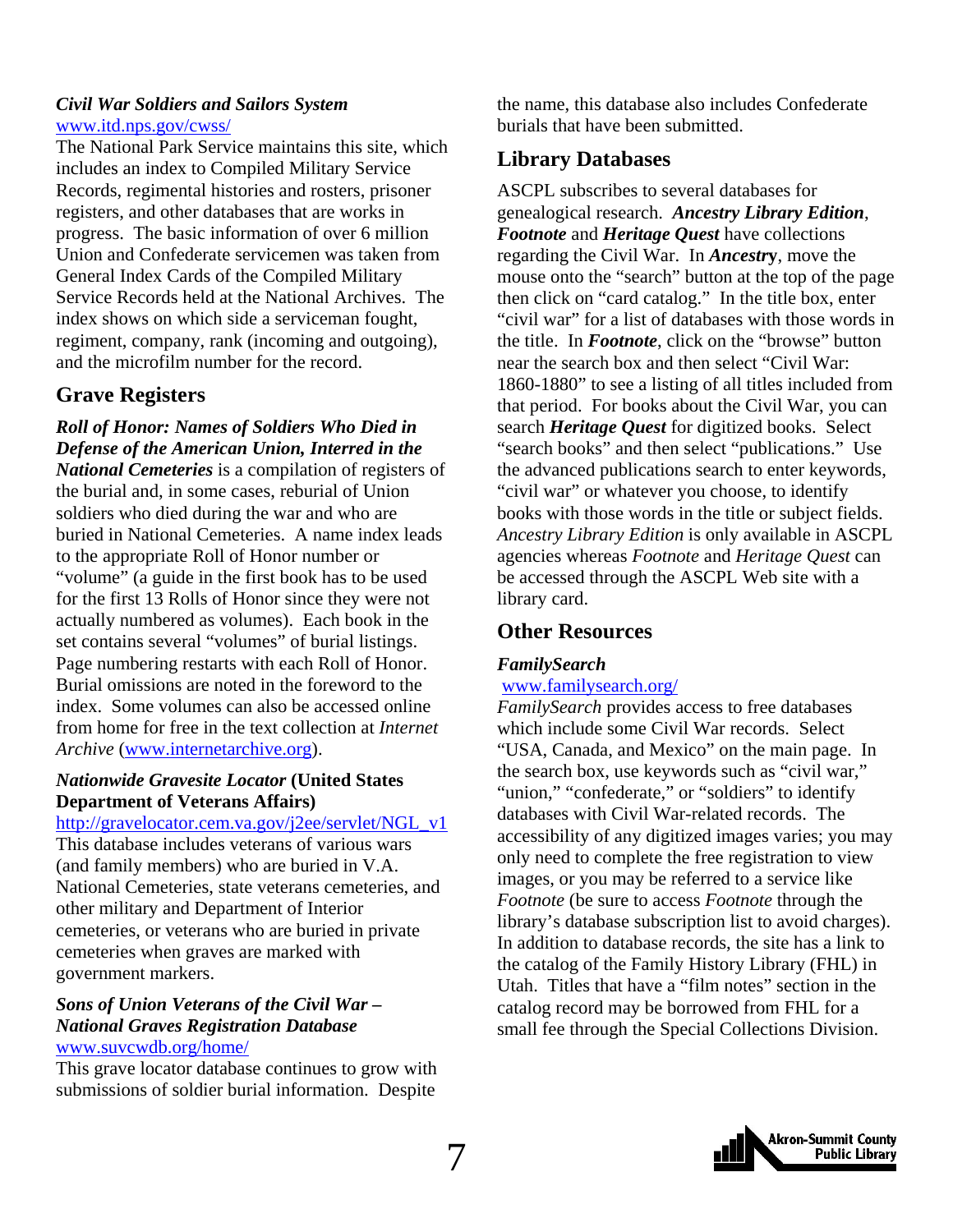# <span id="page-7-0"></span>*The War of the Rebellion: a Compilation of the Official Records of the Union and Confederate*

*Armies* (AKA *The Official Record* or "*OR") The Official Record* contains many volumes of reports, orders, correspondence and other documents from both sides of the war. Access is not limited to searching through the books in Special Collections; *OR* can also be browsed or searched online. These compilations of Civil War documents have been digitized by Cornell University as part of the "Making of America" digital library at

[http://digital.library.cornell.edu/m/moawar/waro.ht](http://digital.library.cornell.edu/m/moawar/waro.html) ml

#### *The Official Military Atlas of the Civil War*

This atlas contains 821 maps, 106 engravings, and 209 drawings regarding the Union and Confederate Armies. Drawings of the various uniforms, badges, buttons, flags, weapons and equipment are included in the back. This book can be found on the atlas case in Special Collections.

*Civil War Maps – American Memory* (Library of Congress)

[http://memory.loc.gov/ammem/collections/civil\\_wa](http://memory.loc.gov/ammem/collections/civil_war_maps/index.html) r\_maps/index.html

Browse or search this digitized collection of maps from your PC.

#### *Selected Civil War Photographs – American Memory* (Library of Congress)

[http://memory.loc.gov/ammem/cwphtml/cwphome.](http://memory.loc.gov/ammem/cwphtml/cwphome.html) html

Over 1,000 photographs of military scenes, military personnel, politicians and cultural figures of the Civil War Era make up this online gallery. Photos can be searched by keyword or browsed by subject. They can also be viewed within a time line presentation.

#### *Ohio Civil War Genealogy Journal*

The Ohio Genealogical Society publishes this journal with articles regarding Ohio ancestors who participated in the Civil War. Issues can be found in Special Collections, and an online surname index can be accessed at

www.ogs.org/cwc/search\_ogsocwgjnmcwc.php.

# **Civil War Commemorative Events in Summit County**

From now through 2015, Summit County will commemorate the  $150<sup>th</sup>$  anniversary of Ohio's contribution to the Civil War. Be sure to attend these summer events in our community. For more information about events here and throughout the State, visit: www.ohiocivilwar150.org.

#### **June 24, 7 pm**

#### **Concert featuring instrumentalist, composer and music historian, Bobby Horton**

Happy Days Visitor Center Summit County Historical Society and the Cuyahoga Valley National Park www.summithistory.org www.nps.gov/cuva

**June 25, 2 pm Authentic Civil War Music: A Vocal and Instrumental History Lesson** Musical performance by Bobby Horton. **10 am - 2 pm Civil War Encampment**  Perkins Stone Mansion Summit County Historical Society www.summithistory.org

#### **June 30, 7 - 8 pm Lee, Jackson, & Longstreet – Traitors All?**  Presented by William F.B. Vodrey G.A.R. Hall Museum, Peninsula The Peninsula Valley Historic & Education Foundation www.peninsulahistory.org

**July 18, 6:30 - 7:30 pm An Evening with Billy Yank**  Presented by Mark Holbrook. Fairlawn-Bath Branch Library Bath Township Historical Society & Friends of Fairlawn-Bath Branch Library http://bathmuseum.ning.com/

#### **July 24, 2 pm**

**The Southern Viewpoint** Presented by Ed and Sue Curtis of Salisbury, North Carolina Bath Township Museum

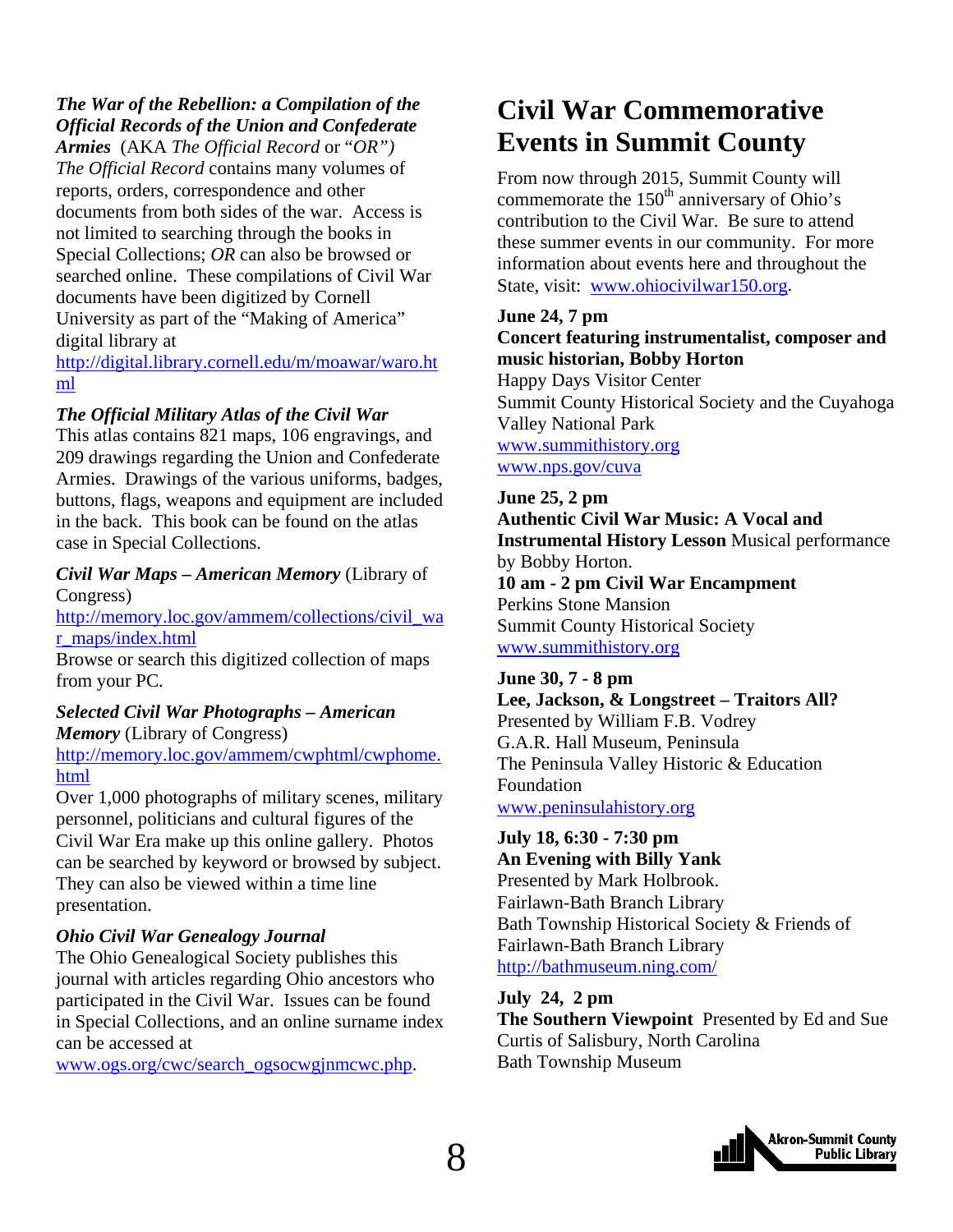<span id="page-8-0"></span>Bath Township Historical Society & Friends of Fairlawn-Bath Branch Library http://bathmuseum.ning.com/

#### **July 28, 7 pm Gettysburg & Its Aftermath**

Presented by Carol Zeh G.A.R. Hall Museum, Peninsula The Peninsula Valley Historic and Education Foundation www.peninsulahistory.org

**August 7, 2 pm Songs of the Civil War** Nancy Ganyard will accompany her talk with music of the era Bath Township Historical Society & Friends of Fairlawn-Bath Branch Library http://bathmuseum.ning.com/

**August 12 – 14 , 10 am to 5 pm Civil War Encampment**  Hale Farm & Village www.wrhs.org/index.php/hale

**August 25, 7 - 8 pm. The Civil War Through the Window of American Art: 1861-65**  Presented Jesse Bryant Wilder G.A.R. Hall Museum, Peninsula Peninsula Valley Historic & Education Foundation www.peninsulahistory.org

# **Exhibits**

**Through August 28th: "Bath Township's Role in the War of the Rebellion"**  Bath Township Museum Bath Township Historical Society & Friends of Fairlawn-Bath Branch Library http://bathmuseum.ning.com/

#### **"Preserving the Union at Home and On the Battleground"**

Summit County Historical Society, Perkins Stone Mansion. Call 330.535.1120 for more information.

# **Shall We Have Any Manifestations?**

 *by Mary Plazo, Librarian* 

It was 160 years ago on the week of June  $30<sup>th</sup>$ , 1851 that Akron received a visit from two women who were considered the founders of the spiritualist movement: Leah Fox Fish and her sister Margaretta Fox from Hydesville, NY. The Fox family, namely three sisters, Leah, Kate and Margaretta, had become well-known in 1848 for their stories about the mysterious nightly rappings of the spirits of the dead in their home. These rappings were so violent and caused such a ruckus that their neighbors moved out of fear of these spirits. Not only were the neighbors afraid, but the whole town declared the house to be haunted and would not go near the property at night.

The women in the Fox family, mother Mrs. Fox, and two of the sisters, Kate and Margaretta, began communicating with the spirits by creating a code. They would ask these "invisibles" specific questions, and by requesting a specific number of raps in response, they would decipher what the spirits were demanding. Leah, Kate and Margaretta claimed to have received the message from these spirits, "You must proclaim this truth to the world. This is the dawning of a new era. You must not try to conceal it any longer. When you do your duty, God will protect you and good spirits will watch over you." It was with this message that modern spiritualism was born.

The message led the Fox sisters to take their story around the country for paid demonstrations of the powers they possessed. The spirits seemed to follow them everywhere they went and by the time they came to Akron they had become quite famous. They would travel to a city (drawing extremely large crowds) and then take rooms where they could bring in groups of 10 to 14 people at a charge of \$1.00 per person. They would have the group sit in a circle, conduct a séance. When the spirits of the dead were manifest, the sisters would ask them questions. Sometimes these séances would take up to three hours before any spirit rappings began.

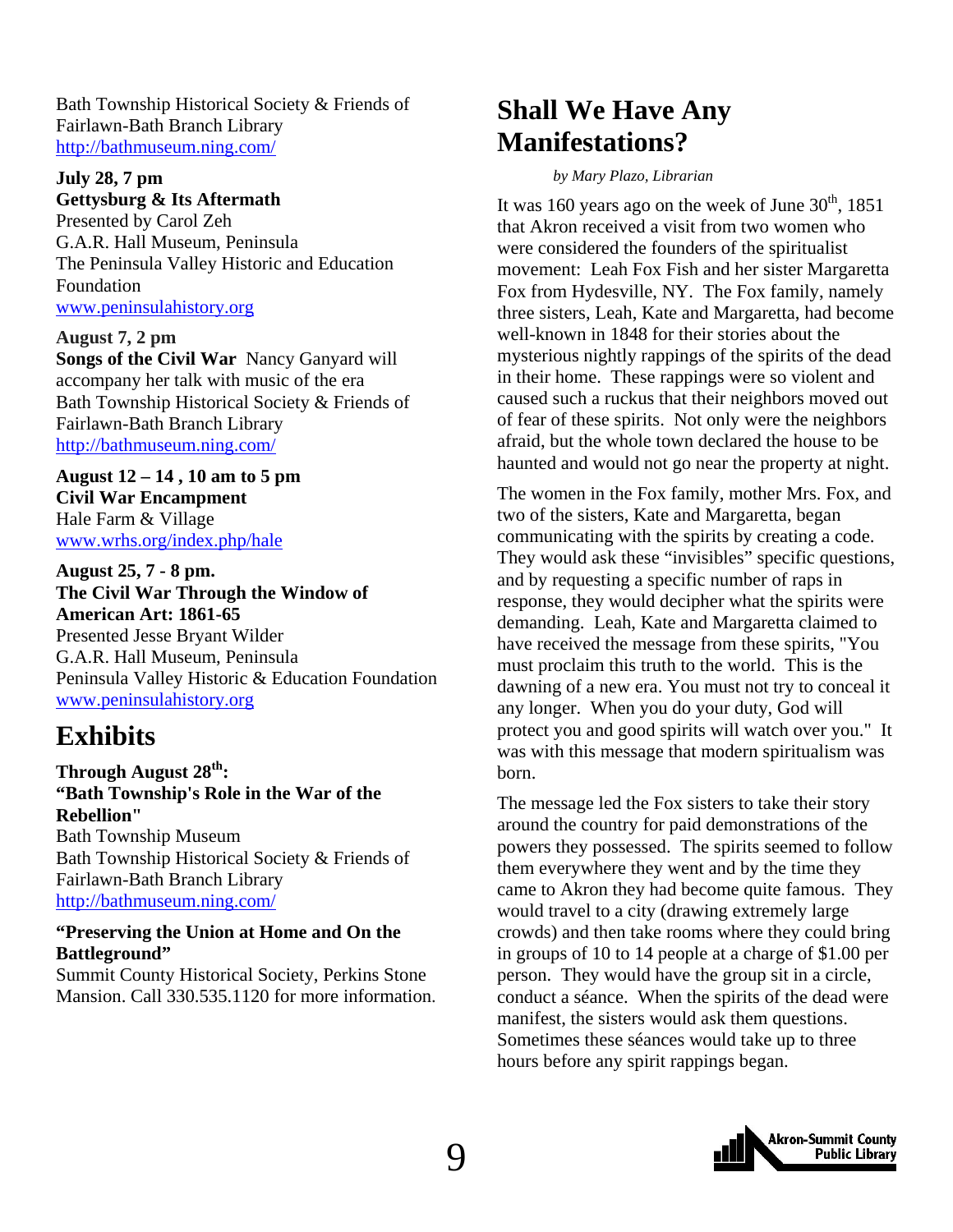<span id="page-9-0"></span>As you can imagine, especially during the 1850s, in the early years of this nation and its religious foundations, people claiming to be "mediums," or "spiritualists," promoting their beliefs about the ability to communicate with those in the afterlife were looked upon with much skepticism.

When the Fox sisters visited Akron, it was documented in detail by two skeptical Beacon Journal reporters who decided to try their own tests of observation on these women mediums. "As to the result of the test examination we made personally, when our turn came, we prefer not to speak in detail, further than to say that there was certainly almost a total failure to get correct answers." One reporter stated his experience may have been different than most people when watching the Fox sisters in action: "… we came away more than ever impressed with the conviction that the manifestations, from beginning to end, are the work of collusion and deception: that the whole rapping theory is one of the grossest and boldest frauds ever palmed upon intelligent men."

Despite the opinions of the Beacon Journal reporters, the Fox sisters remained popular with paying audiences for many years. By the late 1880s however, each of the Fox sisters had denounced spiritualism and their talents.

# **Workshops from Special Collections**

#### **Finding Your Immigrant Ancestors**

*Saturday, June 18, 10 am – noon*  Most of us will find immigrant ancestors somewhere in our family tree. Join staff from the Special Collections Division for a discussion of identifying immigrant ancestors and locating passenger lists and naturalization records. As we will be using electronic resources, basic computer skills are recommended. This workshop meets in Computer Lab 1, First Floor, Main Library. For more information and to sign up, contact the Special Collections Division, 330.643.9030 or speccollections@akronlibrary.org.

#### **Getting Started in Family History**

*Tuesday, July 19, 6 – 8 pm* 

*Highland Square Branch Library* 

Join the Special Collections Division at the Highland Square Branch Library for an introduction to genealogy for new family historians. This session will include an overview of genealogical sources available at the Library, suggestions for getting started, and tips for organizing your research. To sign up, please contact the Highland Square Branch at 330.376.2927.

#### **Getting Started in Family History**

*Wednesday, July 20, 6:30 – 8:30 pm Green Branch Library* 

Join the Special Collections Division at the Green Branch Library for an introduction to genealogy for new family historians. This session will include an overview of genealogical sources available at the Library, suggestions for getting started, and tips for organizing your research. To sign up, please contact the Green Branch at 330.896.9074.

#### **Branching Out: Second Steps in Genealogy**  *Tuesday, July 26, 6 – 8 pm*

#### *Highland Square Branch Library*

A detailed continuation of *Getting Started in Family History,* this class is geared toward those who have already done some research. Participants will learn what to expect when working with vital records and obituaries and basic search strategies for finding them in both online and traditional sources. To sign up, please contact the Highland Square Branch at 330.376.2927.

### **Getting Started in Family History**

*Monday, August 8, 6:30 – 8:30 pm Nordonia Hills Branch Library* 

Join the Special Collections Division at the Nordonia Hills Branch Library for an introduction to genealogy for new family historians. This session will include an overview of genealogical sources available at the Library, suggestions for getting started, and tips for organizing your research. To sign up, please contact the Nordonia Hills Branch at 330.467.8595.

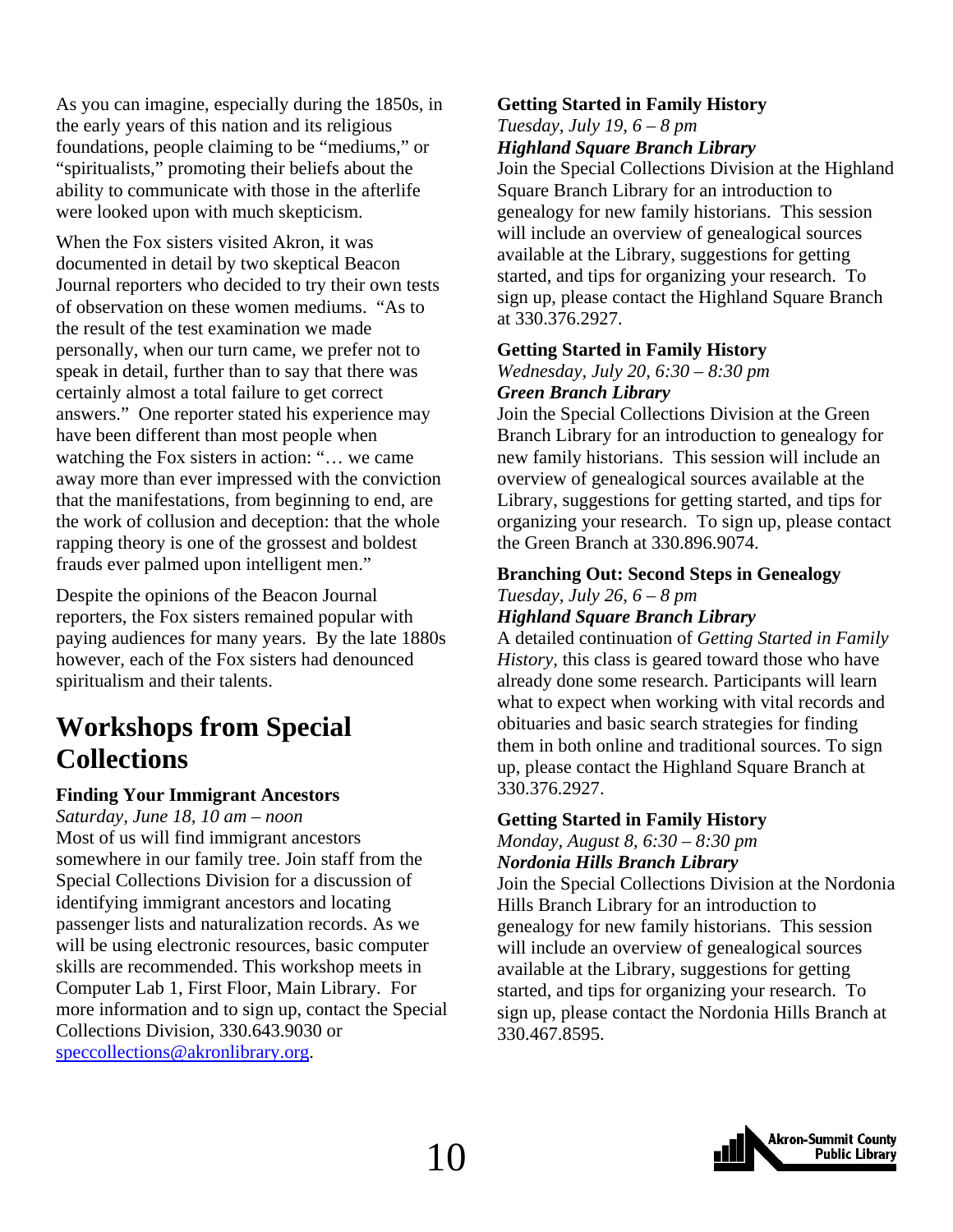### <span id="page-10-0"></span>**Branching Out: Second Steps in Genealogy**

*Monday, August 15, 6:30 – 8:30 pm Nordonia Hills Branch Library* 

A detailed continuation of *Getting Started in Family History,* this class is geared toward those who have already done some research. Participants will learn what to expect when working with vital records and obituaries and basic search strategies for finding them in both online and traditional sources. To sign up, please contact the Nordonia Hills Branch at 330.467.8595.

# **Summit County OGS Meetings**

#### **Rutherford B Hayes Presidential Library**

*Saturday, June 18, at the Rutherford B Hayes Library, Spiegel Grove, Fremont, Ohio*  This is a road trip to Fremont, Ohio. A librarian will give us an overview of the holdings and we will have time for individual research. For more information, please contact the chapter at summitogs@yahoo.com.

#### **Annual Cemetery Invasion**

*Saturday, July 16, at the Northfield Cemetery*  The Northfield-Macedonia Cemetery is located at the intersection of Valley View Road and Olde Eight Road south of Northfield. For more information, please contact the chapter at summitogs@yahoo.com.

# **Summit Memory Update**

The Summit Memory Project welcomes our newest partner, the Portage Lakes Historical Society. The society was founded in 1978 to preserve the unique history of the Portage Lakes area which includes Coventry and Franklin Townships as well as the [City of Green. Their first contribution, the Edwin](http://www.summitmemory.org/cdm4/browse.php)  Bell Howe Glass Plate Negative Photograph Collection contains 19 images from glass plate negatives which were created in the 1880s. Edwin Bell Howe, a descendent of the well known canal engineer Richard Howe, created these images of the canals and railroads in Summit County.

# **We would like to thank the following for their generous donations:**

John R. Dixon for historical materials and artifacts pertaining to the Kepler, Harter, and Dixon families.

Michael Groshong for historical and biographical materials about Ellen Brown Hickox Stewart.

David McCann for miscellaneous political memorabilia and correspondence pertaining to the presidential elections of the 1960s and 1970s; Bath, Ohio school photographs and memorabilia.

Dorothy Hayden Miner for music recordings of First Lutheran Church, Norton High School Band, Barberton vocalists, and 1963 Summit County Music Festival.

Summit County Chapter Ohio Genealogical Society for the book, *Index to the Portrait and Biographical Record of Portage & Summit Counties, Ohio*, in memory of Frederick Allen Thornton.

Claudia Underhill for historical and biographical materials about Ellen Brown Hickox Stewart.

# **Street and Road Name Origins: Huddleston and Howe Avenues, Cuyahoga Falls**

#### *by Jane Gramlich, Librarian*

We were once asked if we knew anything about "the old Huddleston place." That's pretty vague, and it took a while to narrow down possible locations and time period. A first answer of "sometime in the 1800s" was honed down to the late 1800s. The 1870 census shows Huddlestons in Richfield and Cuyahoga Falls, and the questioner chose Cuyahoga Falls as the most likely area. After some atlas research, it turns out that the old Huddleston place is now a plaza near Chapel Hill Mall, and one of the entrances to the plaza is called Huddleston Avenue.

The 1891 atlas *Illustrated Summit County, Ohio* shows G. M. Huddleston as the owner of a large tract of land to the east of Main Street. In addition, it

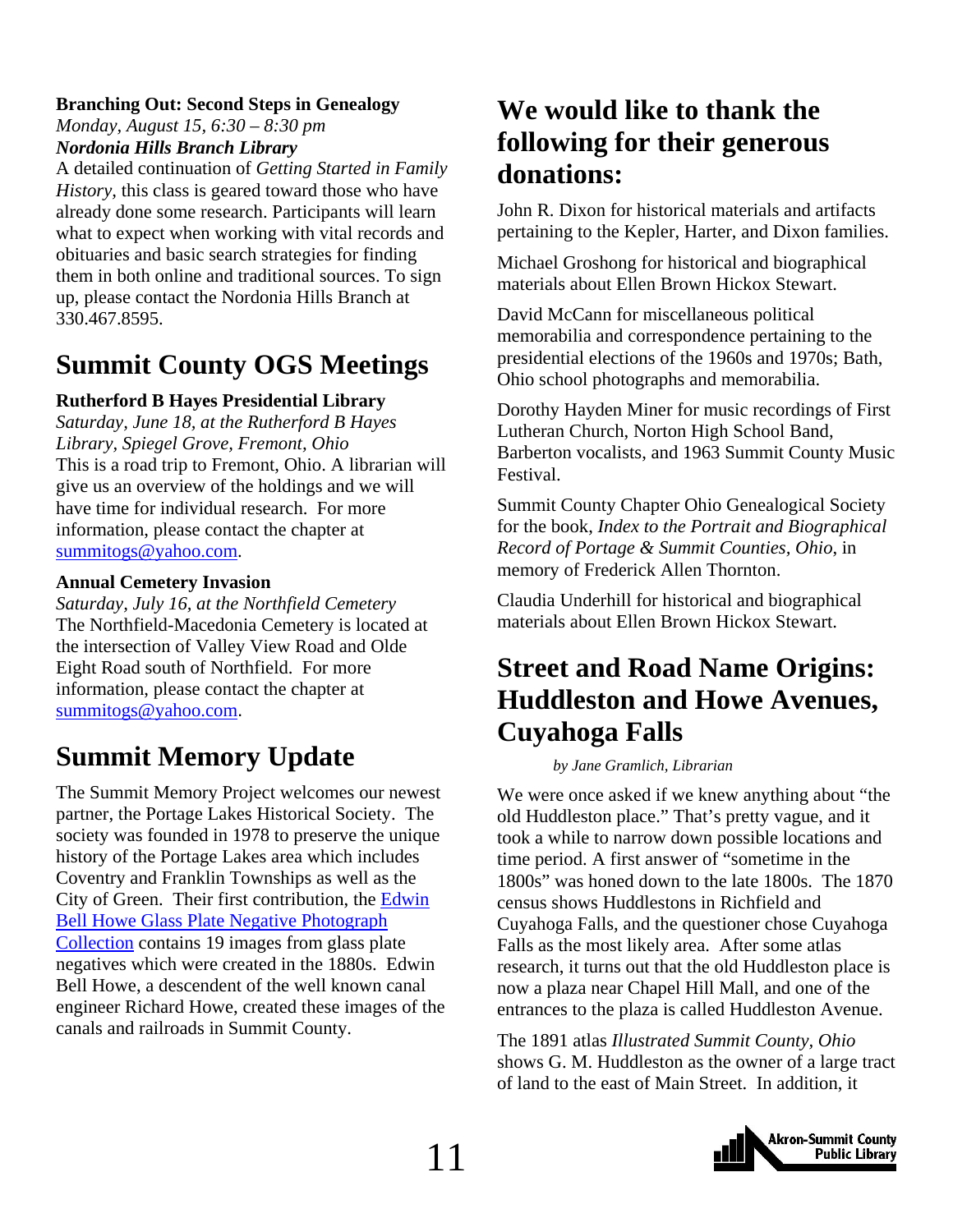<span id="page-11-0"></span>shows Lucius Howe as the owner of the land across the road to the south, which by then was already named Howe Road. It's now Howe Avenue in Cuyahoga Falls, but remains Howe Road in Tallmadge. By the 1920s, the Huddlestons' property had been broken up into smaller pieces, some still owned by the family. But nearly a century later, it's a much different story.



*1891 atlas: Illustrated Summit County, Ohio shows the Huddleston property at the corner of Main Street and Howe Road in 1891. A digital copy of this atlas is available through the [Online Map Room](http://www.summitmemory.org/cdm4/onlinemaproom.php) collection of [Summit Memory.](http://www.summitmemory.org/index.php)* 

So the next time you head into PetSmart, Best Buy or Target near Chapel Hill, give a thought to the old Huddlestons who once farmed the land under your feet!



*Google map: The "old Huddleston place" today, with Huddleston Ave leading to a plaza near Chapel Hill Mall. The street layout clearly matches the old property lines.* 

# **Subscribing to** *Past Pursuits*

Past Pursuits is an electronic newsletter e-mailed to more than 800 subscribers four times each year. To subscribe, e-mail us at speccollections@akronlibrary.org.

# **New to the Collection**

#### **Alabama**

1907 Confederate census: Limestone, Morgan & Madison counties Butler County probate minutes index, 1853-1933 Butler County tract book, 1817-1860 History of Coosa County History of Limestone County Index to records of McConnell & Spry Funeral Homes [Limestone Co.] Index to deeds, 1818-1900 [Limestone Co.] Index to the earliest wills & estates of Pickens Co. Index to the Limestone Co. Jail registers, 1881-1947 Index to wills, 1823-1900 [Limestone Co.] Lawrence County birth register, 1881-1900 Lawrence County marriages, 1818-1902. Bride and groom indexes. Lawrence County marriages, 1903-1947. Bride and groom indexes. Limestone County marriages: 1818-1918 Brides. Mortality schedules, Limestone Co.: 1850-1880 Rainey Funeral Home records, 1917-1982 [Limestone Co.] Register of births, Limestone Co: July 1881-1898 Registry of deaths, Limestone County: 1881-1898 Slave abstracts from Will Book III [Limestone Co.]

#### **Connecticut**

A short directory of the names, past and current, of Connecticut boroughs, cities, towns & unincorporated sections

#### **Georgia**

Early marriages, Troup County, 1828-1900

Ebert County deaths: 1873-1918

Family, church & community cemeteries of Troup County

Green County deaths: 1860-1918

McDuffie County deaths: 1872-1935

McDuffie County marriages: 1870-1919

Memories in marble: Hill View and Hill View

 Annex cemeteries, La Grange [Troup Co.] Taliaferro County deaths: 1877-1921 Wilkes County deaths: 1805-1925

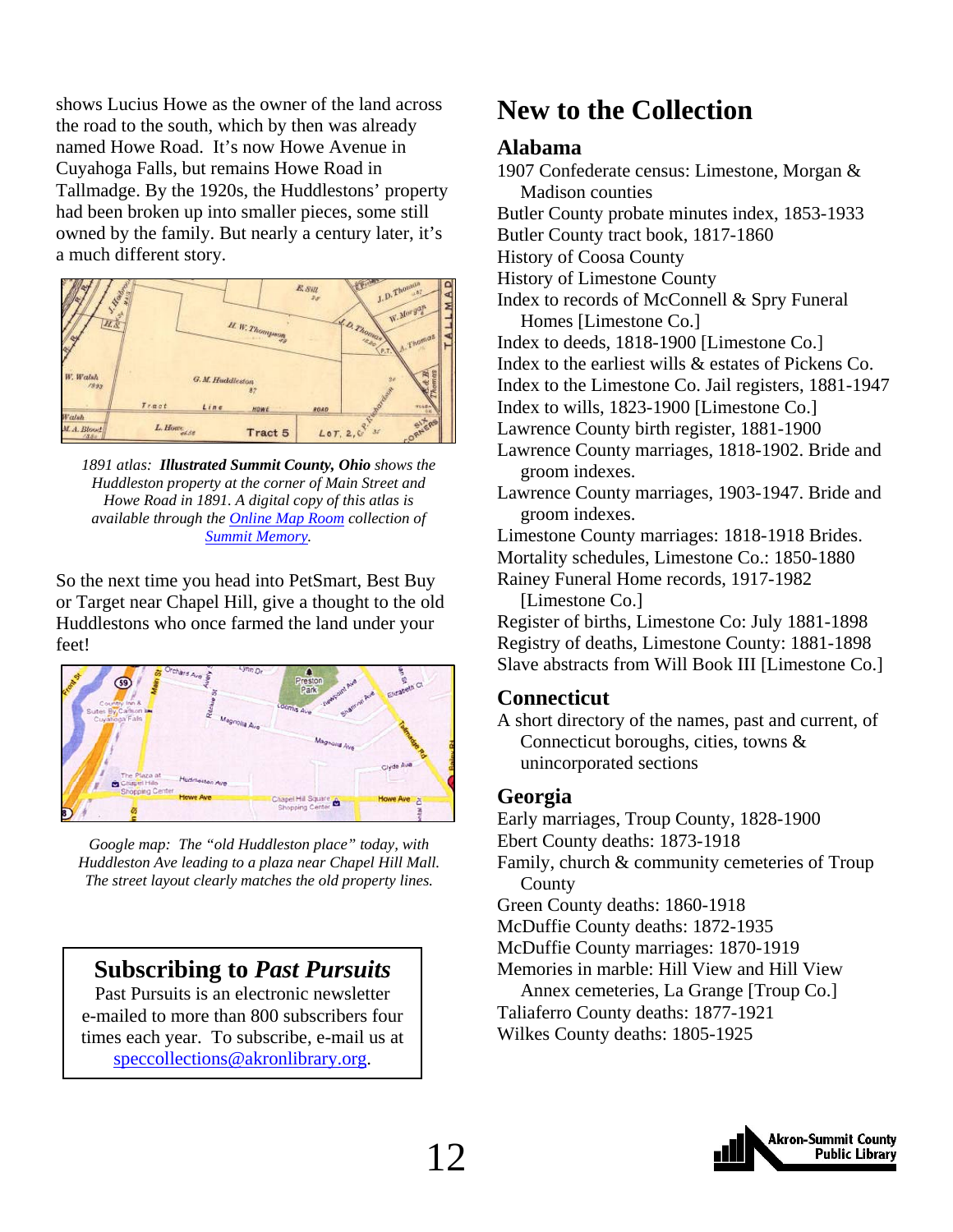# **Kentucky**

Adair County marriages, 1869-1879: information from marriage books 6-10 Jessamine County will book abstracts, 1800-1834

### **Maryland**

"Drinks hard and swears much": white Maryland runaways, 1770-1774

Windows on Frederick: a glimpse into Frederick's historic past

### **Massachusetts**

The town cemeteries and gravestones of Hadley [Hampshire Co.]

Twenty families of color in Massachusetts, 1742- 1998

# **Michigan**

Births & deaths for Gratiot County: 1867-70 Marriage records for Gratiot County, 1855-70 Naturalization index: Gratiot County St. Louis city directory for 1937

### **Mississippi**

1871-1873, school children, Alcorn Co. Alcorn County, 1870-2002 Alcorn County cemeteries Book I: the people, Chickasaw County, 1836-1852 Book II: the land owners, Chickasaw Co., 1836-52 Book III: Land patents, Calhoun Co. Marriage records: Chickasaw County, 1858 to 1900 Paupers' burial records, 1857-1862

### **New York**

Katsbaan Reformed Church, 1800-1839 [Ulster Co.]

# **North Carolina**

North Carolina-South Carolina Bible records

### **Ohio**

Bath Township cemeteries [Summit Co.] Birth affidavits in Athens County probate court Cleveland's towering treasure: a landmark turns 75 Crawford County wills Early days in Peninsula: 53 articles by Fred W. Bishop, 1945-1954 Euclid Avenue: Cleveland's sophisticated lady, 1920-1970

A Euclid Beach Park album Founded in faith: Cleveland's lost Catholic legacy Glendale Cemetery burial records, vol. II [Summit Co.] The First Baptist Church of New Lisbon, 1806-1825 [Columbiana Co.] Highpoint articles on Summit County, townships Historical atlas illustrated, 1876 [Defiance Co.] History of Coalton and Coal Township: a town with more future than past [Jackson Co.] In remembrance of me: our 165th year…Grace United Church of Christ [Summit Co.] Lodi Township cemeteries: Athens County Loyal Oak, Norton, OH Memories [Dublin] King Midget [Athens Co.] Mount Hope Cemetery [Summit Co.] Middletown Cemetery veteran burials [Butler Co.] New Floodwood [Athens Co.] Only in Peninsula: a collection of fond memories of an Ohio village Our frontier, 1800-1860: and the birth of our town Ashley, 1849 [Delaware Co.] Outlying cemeteries of Crawford County St. Stephen's Cemetery, Hamilton: German Catholic burials, 1876-1899 [Butler Co.] The Silent Men [Summit Co.] Vintage Cleveland: photographs of yesteryear What we wore: an exhibit catalog celebrating 150 years of Summit County costume Wicked Akron: tales of rumrunners, mobsters and other Rubber City rogues **Pennsylvania**  Burials in Waterford Cemetery, Waterford, Erie Co. The cemeteries of Boggs Township, Centre County

The cemeteries of Burnside and Snow Shoe townships, Centre County The cemeteries of College Township, Centre Co. The cemeteries of Curtin, Howard and Liberty townships, Centre County The cemeteries of Gregg Township, Centre County

- The cemeteries of Haines Township, Centre County
- The cemeteries of Half Moon and Patton townships, Centre County
- The cemeteries of Huston, Taylor, Union and Worth townships, Centre County

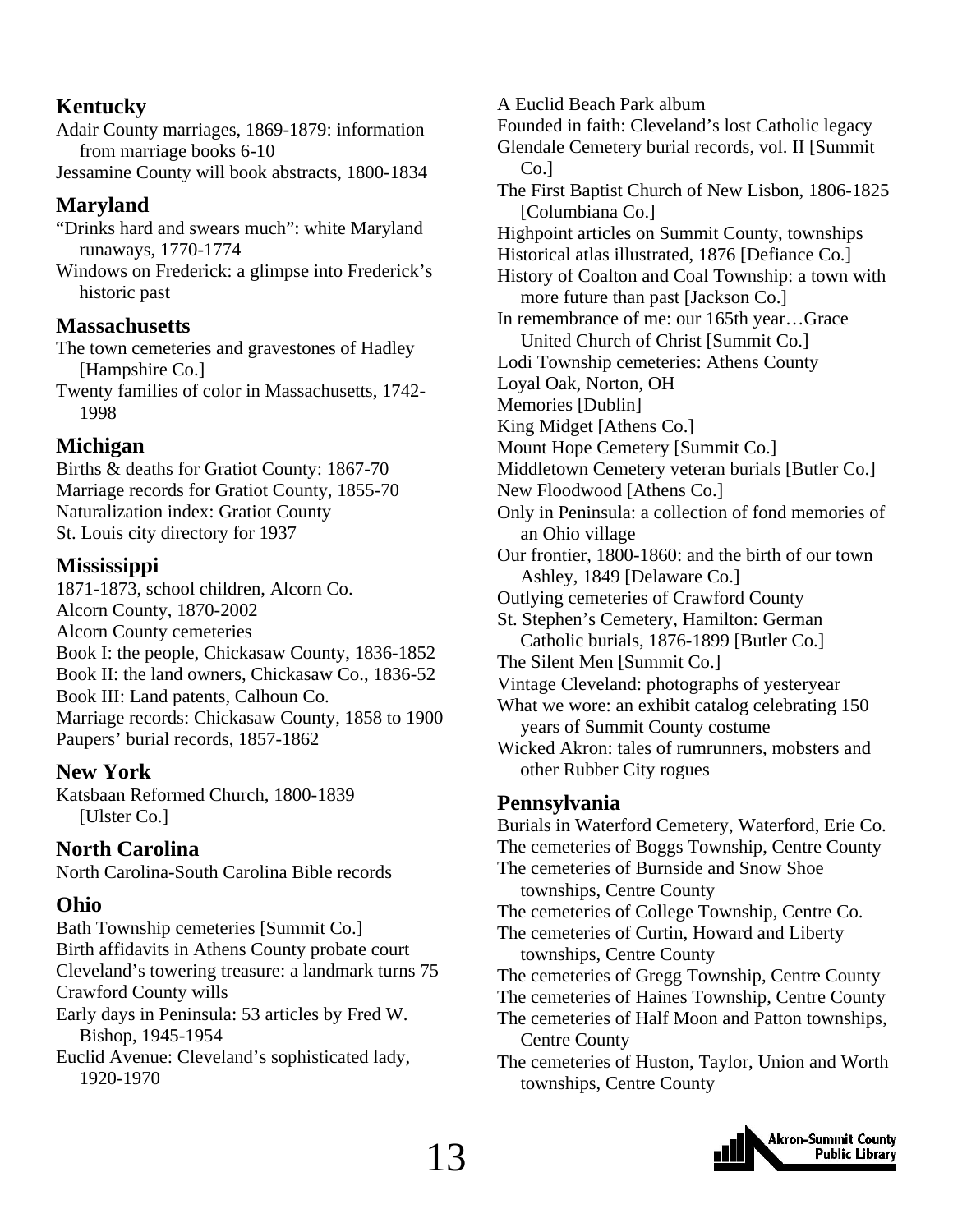### **Pennsylvania (continued)**

The cemeteries of Marion and Walker townships, Centre County The cemeteries of Miles Township, Centre County The cemeteries of Penn Township, Centre County The cemeteries of Potter Township, Centre County Cemetery records of Lancaster County Centre County death records: 1852-1854 1893-1905 Centre County newspaper death notices, 1821-1869 Early Pennsylvania births, 1675-1875 German Protestant Cemetery of Mahanoy Township, Schuylkill County Lycoming County cemeteries Marriages and deaths from the Cambria Tribune Marriages, Centre County , Pennsylvania: 1800-85 Names of foreigners who took the Oath of Allegiance to the province and state of Pennsylvania, 1727-1755: with foreign arrivals, 1786-1808 Sandyvale Cemetery, Johnstown: a recreation of burials, 1850-1906 Schuylkill County coroners' inquest records Schuylkill County death records Tombstone inscriptions: Luzerne County

# **Virginia**

The Accomack County birth register, 1853-1896 The Accomack County death register, 1853-1896 Amherst County families and history: compiled from Henry Hardesty's Historical and Geographical Encyclopedia The Amherst County story: a Virginia saga Cemeteries of City of Poquoson and some cemeteries of York County Fauquier County register of free Negroes, 1817-65 Gravestone inscriptions in Amherst County Hollywood Cemetery: the history of a Southern Shrine [Richmond] Norfolk registry of free Negroes, 1835-1861: abstracts Northumberland County church records of births and deaths, 1650-1810 The history of Virginia's navy of the Revolution

# **West Virginia**

Birth records of Roane County. 14 vols. Birth records of Roane County, 1960s - May 2008

Cemeteries of Roane County. 5 vols. Cemetery reading, McElroy District, Tyler County City directory, Spencer, 1927 [Roane Co.] Complete index to the 11-book set for declaration of intent for naturalization, 1854 through 1907, Wheeling The founders of Roane County Obituaries, 1905-1949 [Roane County] Roane County marriages, 1967-1977 Roane County marriages, 1977-1987 Roane County out-of-county deaths Sellers Funeral Home, Middlebourne, 1934-1948 [Tyler Co.] Telephone directory of the Citizens Telephone Co.: of Spencer and nearby places Tyler County death records, 1853 through 1899 Wirt County: history and biographies

### **Jews**

Jews and Judaism in a midwestern community: Columbus, Ohio, 1840-1970-

1992 family portrait album [Columbus Jewish Historical Society]

# **Military**

African American voices from Iwo Jima: personal accounts of the battle

Citizen soldiers: 107th Cavalry Regiment, Ohio National Guard

Pennsylvania voices of the Great War: letters, stories and oral histories of World War I

Red Guidon: "Soixante Quinze": being a complete illustrated history of B Battery, 134th Field Artillery from 1915-1919

Report to the Congress of the United States: a review of the restrictions on persons of Italian ancestry during World War II

Resolutions, laws and ordinances relating to the pay, half pay, …

- A view from the ranks: the Civil War diaries of Charles E. Smith
- Whistling death: the test pilot's story of the F4U Corsair

Women in the Civil War: extraordinary stories of soldiers, spies, nurses, doctors, crusaders and others

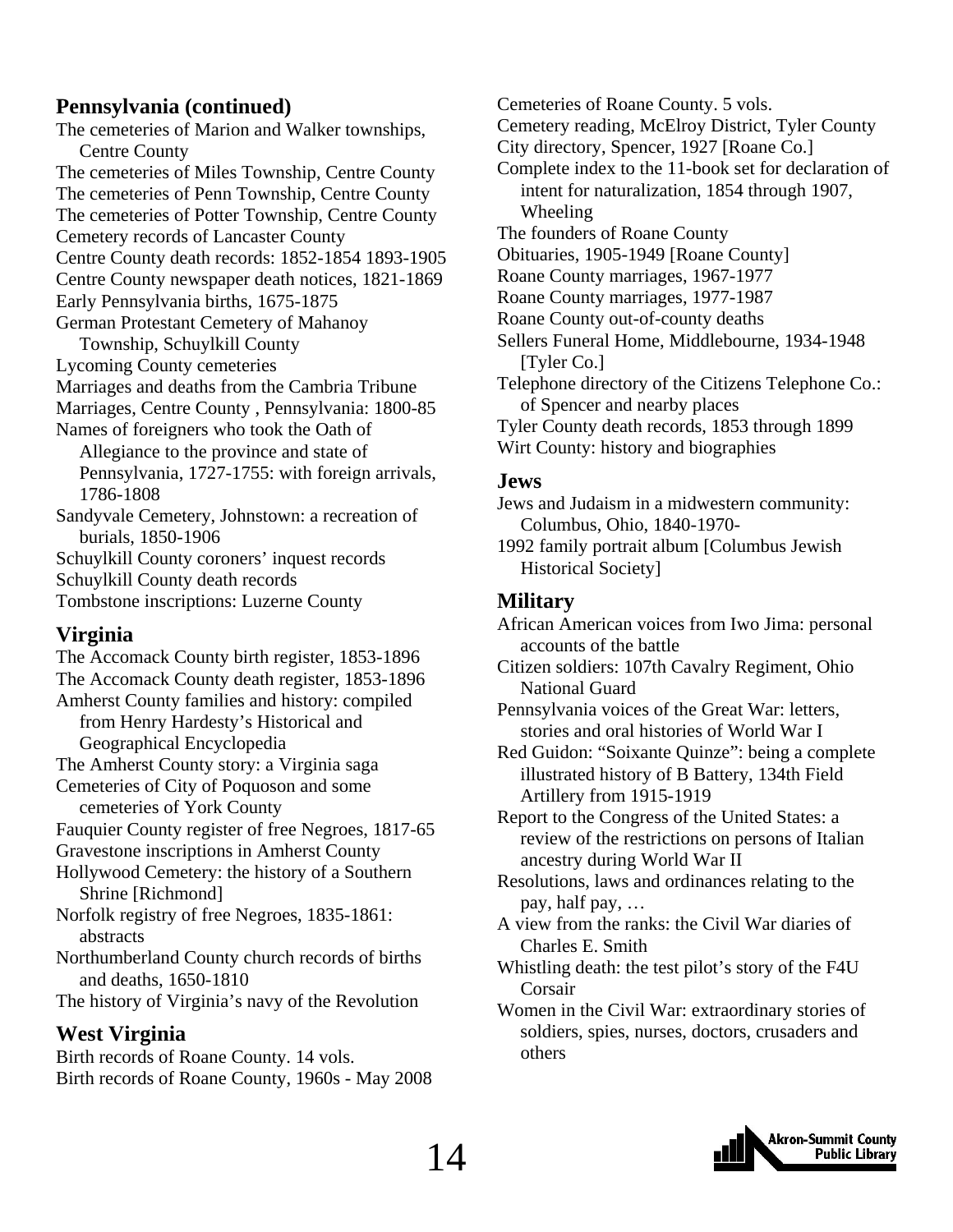### **Reference**

Colonists in bondage: white servitude and convict labor in American, 1607-1776

A graveyard preservation primer

The Family Tree sourcebook: your essential directory of American county and town records George Washington's America: a biography

through his maps

# **Family History**

The descendants of Samuel Babb and other family members

Descendants of Jacob & Elizabeth Bolich Kansas heritage

Growing up in Frederick in the early years of the 20th century: recollections of an octogenarian The journey takers

# **Native Americans**

Cherokee citizenship commission dockets

# **Canada**

Destination Canada: a genealogical guide to immigration records

The history of Stanstead County, Province of Quebec: with sketches of more than five hundred families

# **Germany**

German mercenary expatriates in the United States and Canada

New homes in a new land: German immigrants to Texas, 1857-1861

# **Great Britain**

Air Force records: a guide for family historians First World War Army service records: a guide for family historians

# **Ireland**

An alphabetical index to Ulster emigration to Philadelphia, 1803-1850

The Irish in America: immigration, land, probate administrations, birth, marriage and burial records of the Irish in America,  $18<sup>th</sup>$  c.

Irish wills and testaments in Great Britain, 1600- 1700

Tombstones of Ireland: counties Down and Roscommon

# **Scandinavia**

Scandinavian immigrants in New York, 1630-1674

# **Scotland**

As others see us: Scots of the Seaway Valley Directory of Scots banished to the American plantations, 1650-1775 Scottish genealogy Ships from Scotland to North Amrical, 1830-1860

### **Switzerland**

List of Swiss emigrants in the 18th century to the American colonies

The Akron-Summit County Public Library Special Collections Division is located on the third floor of the Main Library.

Contact Special Collections:

By telephone: 330.643.9030

By mail: Special Collections Akron-Summit County Public Library 60 S. High Street Akron, Ohio 44326

By e-mail: speccollections@akronlibrary.org